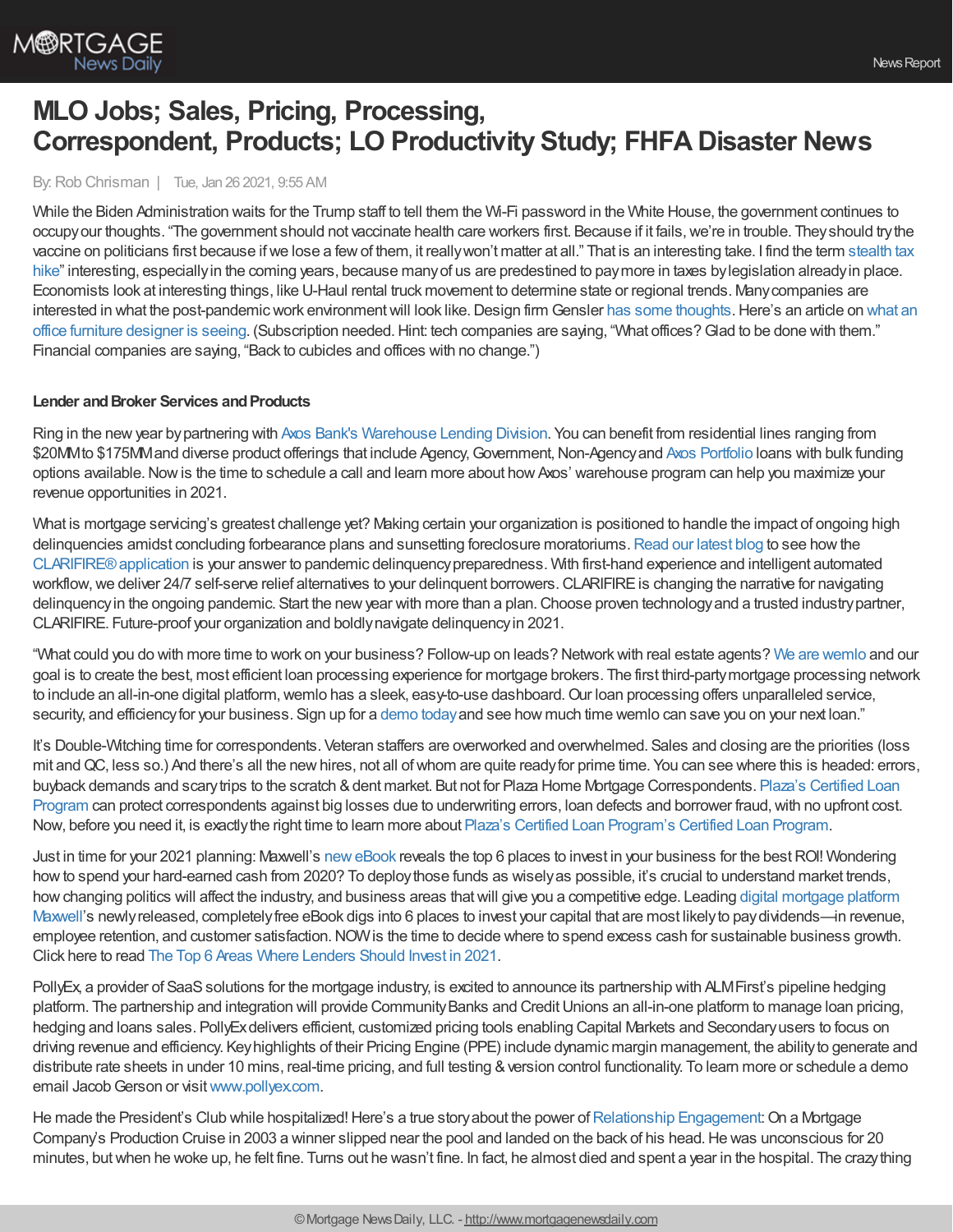

is he did \$12 million in production that year. How? He had great relationships, a great assistant, and his marketing was automated. His Realtors and clients had no idea he was even sick. Theycontinued to get great service from his assistant and targeted, personalized marketing from Usherpa. According to the Loan Officer, "Without Usherpa, I'd be out of business." For more tips on creating customers for life and exploding your business, download this free eGuide 3 Habits of Top Producing [LoanOfficers](http://bit.ly/3qRQGPz) (You Can Duplicate).

## **Measuring LO Productivity**

Lenders, how many originators did you hire in 2020? According to STRATMOR's Originator Census® Study, the 2019 new hire rate for originators was 26 percent. Was your 2020 rate higher? If so, do you knowhowwell those newhires performed compared to your veterans? What about compared to your peers? This is the type of data you should be looking at to understand howyour sales staffwill progress in 2021. Make sure you have the analysis of your sales team you need: participate in the STRATMOR Originator Census® Study.

## **Disaster andinvestor Updates**

The pandemic is a disaster. And FEMA's [declarations](https://www.fema.gov/disasters/disaster-declarations) trigger investor policies around the nation. But there are things you should be aware of.

FHFAissued a [request](http://r20.rs6.net/tn.jsp?f=001EpL_bkDYLaW1xwSLL7y-6sRJ81mM1A2tsOxJlMY1xgnWsa1K_7xL8_P_KelJzXt4bWouOFNZjN6uLVHHeV1s4CypSQX0kbHeh51bX1uCXBHJ3IyoOlRxOQhD_s_ItjVeRpRnWf7WJZiQ9dyu5Tvkq7ZVwj2TN4sjjqrzOzgAozK6-v9tBBkCzfVJB9aaUev5klAsS97RdR5gyHkFiCF7yvSZvs6OrVyVsAHgiTVvzbCOfhAsaJuDAcaXH1zSO9bAXgApk18-84qCbkN6Tg7e7Bk8loFNvGUeDfRlGbxOBu45FkJ1u8QFVqeKGSOCa-a26qRWBty0OvWpupT3Y2XMdvUn83P77iEF32uyyw0s-ZaWQ4MdDxvqPW1hFvxonCnzgO0J6tfbZ-hvQXkbW7uyquC2hGSiDP4khYTHCvNrGF1Z3js0PvOZAPd8bDjy8zKa4Fh05LNOdLAeh3zMPr1wrSKbIvETlAGD8oCjY7c_OhNH-OKGhqBicQ==&c=XsQ-fpLcSvzzHBs--DElhZZ15H2rKqYs1qR_saucKM-NXO1qWqe5lQ==&ch=Ov1cKZ81WjA-4mkWZcSNuPJOs2AMTVS18ORXLK1pidRyfT5RC_DcFw==) for input on risks posed byclimate change and natural disasters to Fannie Mae, Freddie Mac, the Federal Home Loan Banks, and the broader housing finance system. FHFAis soliciting public feedback in several areas, including identification and assessment of climate and natural disaster risks and potential enhancements to FHFAsupervision and regulation as it relates to these risks. As the MBApoints out, "FHFAis one of several financial regulators, at both the federal and state levels, that is increasing its focus on risk management associated with climate change and natural disasters."

Lenders Compliance Group encourages you to conduct a collaborative review of your Business Continuity Plan with a subject matter expert to ensure compatibility with your business model. Lenders Compliance Group's Business Continuity Plan includes: Plan Structure, Crisis Management Process, Pandemic and Epidemic Response, Departmental Response Plan, Business Impact Outline, Backup Strategy, Recovery Strategy, Technical Environment, Disaster Recovery Organization, Disaster Recovery Process, Audits and Test Schedules, Roles and Responsibilities Executive Management Matrix,Crisis Response Team Table, PandemicResponse Team Table, and Employee [Acknowledgement.](https://form.jotform.com/201756933663159) Theycan help you create a plan specific to your company.Check out the newsection theyjust added: Pandemic Response and Preparing for the Second Wave.

Recall that Jonathan Foxx of Lenders Compliance group opined on internet resources for employees to handle disaster recovery, business continuity, pandemic issues, and COVID-19 challenges. In addition to recommending LCG's complimentary Business Continuity Plan Checklist (Includes COVID-19 Pandemic Response) and inexpensive Business Continuity Plan – Disaster Recovery & Business Continuity Plan (Includes Pandemic Response), he suggested keeping online information current, following basic hygienic guidelines and social distancing, and being aware of changes in federal and state responses to the coronavirus.

Fannie Mae updated the Servicing Guide to incorporate [LL-2020-13,](https://singlefamily.fanniemae.com/media/24016/display) which extended automatic reclassification triggers from four to 24 months for most delinquent MBS mortgage loans and eliminated the requirement for reporting a delinquency status code for a disaster payment deferral if the mortgage loan is brought current. Policies on remote online notarizations for the purpose of servicing or modifying a mortgage loan have also been updated.

First Community Mortgage posted Disaster Announcement DA-20-8, Louisiana Hurricane Delta Update, [DA-20-10](https://kc.fcmpartners.com/wp-content/uploads/2021/01/Disaster-Announcement-DA-20-10_Mississippi_Hurricane-Zeta.pdf) regarding Mississippi Hurricane Zeta, and Disaster [AnnouncementDA-21-01](https://kc.fcmpartners.com/wp-content/uploads/2021/01/Disaster-Announcement-DA-21-01_Louisiana_Hurricane-Zeta.pdf) regarding Hurricane Zeta in Louisiana.

Due to the disaster in Mississippi and Alabama caused byHurricane Zeta, Flagstar Bankwill nowrequire satisfactoryre-inspections. See Memo [21001](https://www.flagstar.com/content/dam/tpo/sellers-guide/announcements/21001.pdf) for the effective date to determine if a re-inspection is required. And due to the recent disaster in Louisiana caused by Hurricane Delta, Flagstar will nowrequire satisfactoryre-inspections in the affected counties listed in the announcement. Please refer to Natural Disaster Procedures, Doc. [#4915](https://click.tpocommunications.flagstar.com/?qs=f1c5f14db1a6466fa543d09de994834da79bab8c848ab9de5b3e0258f041dffbcbd7f085981ddb7549ed7a9071433a3238821ebc653100f5), for re-inspection requirements. Read Flagstar's Memo [20106](https://www.flagstar.com/content/dam/tpo/sellers-guide/announcements/20106.pdf) for more information.

loanDepot Wholesale/Correspondent's Weekly Announcement provides information on loanDepot Program Overlay Matrix, Louisiana Disaster [Announcement](http://ld.ldwholesale.com/ls/click?upn=aYbu09plc4IntLDN6X2n-2BhqGvvlzjEqZuSmWj4xK3Ta6aMRD36dd356kQDqJgf15zMivnUyv5kJEVF-2F-2B2Thfq9JwIrDAbRdY59sYENacn07n-2FljuiL-2F77yFoNSvngrmDbSgC_nsxRNYUkMXYB3IyH-2Bw28TYELoM9YpzOtXrrlppkfzFjGpZbwd0bLMcf2RIKlkpDjIKT75vwgxwz07GbXFMs8t0-2F6BhuZeYvgrRBiufdODZq-2BBOgnDY72zCKeGGqX1-2F9sP-2Be6e0WwHiBb4dsCQQJrP7KFjX7L4J5RgOEBNmk9eN-2F1-2BlvwKlh1n1svDo2jyCcfriSRCphAjAcEIt4xCnDzVyDHaB3300JMm4whQ3g8WBdr8HzpYSHyttuu-2FIbf3pBMuyCT0CvJogVe2aZULwueduFTVWKNZJFcAAomXT4-2BHpbF4JHvH5yrLIk7y8gEBjBGYnP-2BKd1V8EjjoAbk0bUVJ8Zz-2FxFkvqhVhXo7sYYdXZ5DdrYDOXz71v-2BaibT5GPBKCiQibCaLUDP0L1K703XnHZMHDYa8cfU-2BSm2UVkIJRfo-3D), and another weekly Announcement includes Mississippi disaster information. This Announcement covers the Disaster AnnouncementUpdate for Louisiana. This loanDepot [announcement](https://portal.ldwholesale.com/portaldocs/communication/LDW_WNTW_12_21_20.pdf) provides updates to Alabama's disaster announcement.

SunWest Mortgage posted FEMA's Disaster Area update for Counties in Mississippi designated disaster areas: George, Greene, Hancock, Harrison, Jackson, and Stone. Access Sun West Seller Guide under HELP section in [sunsoft.](http://trk.cp20.com/click/4gri-2cfcs2-w7ogwh-i4wd1l1/) On January 12th, FEMA declared the counties of Jefferson, Lafourche,Orleans, Plaquemines, Saint Bernard, and Terrebonne in Louisiana as Major Disaster Areas. Sun West Partners are reminded to review its Seller Guide under HELP section in [sunsoft](http://trk.cp20.com/click/4gri-2cl3sg-wx1nox-i4wd1l0/) for its Disaster Area Policy. Refer to Sun West Forward Mortgage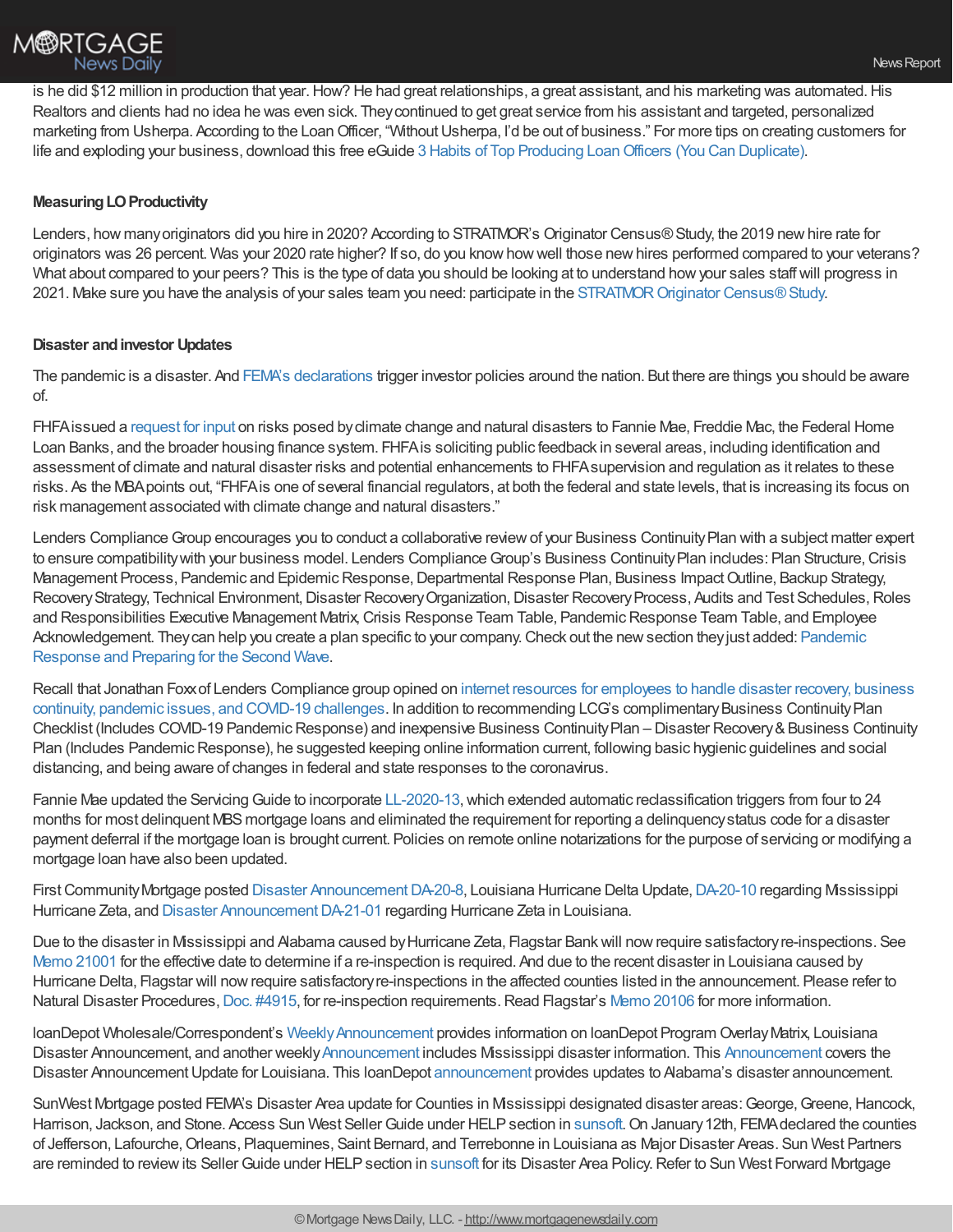## Seller Guide (Section 404.07) and Sun West Reverse Mortgage Seller Guide (Section 3.23) for more details.

#### **Capital Markets**

The week began with investors reacting to headlines of small anti-lockdown protests around the world, some volatile earnings reports from the stock market, and Democratic hopes of **passingthe next fiscal stimulus bill bythe middle of March**. Eyes will nowbe turned toward the latest Fed rate decision tomorrow, with Day One of FOMC events underway today. Monday's \$60 billion 2-year Treasury note auction was met with solid demand, and by the close, Treasuries had rallied in curve-flattening fashion and the MBS basis ended the day wider.

After a light economic calendar yesterday, things pick back up today. We've seen that the Mortgage Bankers Association's latest Forbearance and Call Volume Survey revealed that the total number of loans now in forbearance increased 1 bp to 5.38 percent of servicers' portfolio volume in the prior week as of January 17. According to MBA's estimate, 2.7 million homeowners are in forbearance plans. In addition to dayone of FOMC events, we have some housing data via the latest S&P Case-Shiller Home Price Index with its twomonth look back, and results of a \$61 billion **5-year Treasurynote auction.Andthe Philadelphia Fednon-manufacturingsurveyfor January**(-19 to -14.3, the worst since May).

Later this morning brings Redbook same store sales for the week ending January 23, January's FHFA Housing Price Index, Richmond Fed manufacturing and services for January, Dallas Fed Texas services for January and January Consumer Confidence. Today's MBS purchase schedule bythe Desk of the NYFed on behalf of the Federal Reserve sees them **conductingthree operations for upto\$6.4 billion maximum**, with one in each of the three classes. We begin Tuesday with Agency MBS prices worse/down nearly.125 despite the 10-year unchanged from Mondayat 1.04 percent due to heightened prepaymentworries based on the chatter of lower MIPon FHAloans and no increases in FHFALLPAs.

#### **Jobs andTransitions**

If you're interested in joining a companyculture that creates what's next in the industry, visit Sierra Pacific [Mortgage's](https://www.sierrapacificmortgage.com/net/joinsierrapacificmortgage/) recruiting website. The One Sierra familyfocuses on promoting from within and recentlyannounced that three of their female leaders will take on newroles in 2021. Susan Roywill become the EVP– National Operations and oversee both LizCollins and Jennifer Folkwho will assume SVP positions. In her newrole as SVP/Division Manager Eastern Retail, Lizwill be focused solelyon helping Sierra growits Retail footprint from the Midwest to the East Coast. On the TPO side, Jennifer will be the SVP, National TPO Fulfillment and help the company redefine their service and technology offerings for both the TPO client base and Account Executives. This leadership realignment will allow Sierra to take both their Retail and Wholesale service levels to new heights. Congratulation's ladies!

Ever notice howa simple marshmallow makes a cup of hot cocoa so much better? It's the same waywith the Motto Mortgage network. Join a Motto Mortgage office and you get industry-leading LOSand [CRMtechnology,](https://www.mottomortgage.com/loan-originator?utm_source=chrisman&utm_medium=newsletter&utm_campaign=jan2021) training and support services, marketing tools and a wide selection of loan products to meet client needs. You've already got what it takes to be a delicious cup of cocoa... Let our network systems be your [marshmallows.Cozyup](https://www.mottomortgage.com/loan-originator?utm_source=chrisman&utm_medium=newsletter&utm_campaign=jan2021) to a delicious pairing of your industryknowledge and our industrysupportwhen you join the Motto Mortgage network of mortgage professionals. Motto Mortgage offices are recruiting nationwide, with specific need in AR, AZ, FL, GA, NJ, NV, OH, PA, TX, VA, and WA.

[Intelliloan](https://intelliloan.com/) was recognized for being the top [mortgage](https://www.mpamag.com/rankings/top-mortgage-workplaces-2020-239469.aspx) companyto work for in 2020 byMortgage Professional America. The award was based on results from an employee survey, evaluating their workplace for a number of relevant metrics. MPAtook into account benefits, diversity, employee development, and work culture. It's easy to see why Intelliloan took top billing. They offer an impressive list of perks and benefits, plus a work culture that their employees seem to love. "[We have] excellent training opportunities, great benefits, and work-life balance," says Claudia Nelson, the COO of [Intelliloan](https://intelliloan.com/). In an industry known to have a lot of turnover, many Intelliloan employees have been with them for more than five years and several have been around for over 10 years. With over 27 years in business, it seems you can borrow, and work, smart at Intelliloan.

InterLinc [Mortgage](https://u7061146.ct.sendgrid.net/ls/click?upn=qa2IbKGitjgQYp6e-2BOdtLerrV13NHhb5UL9S4pkGvuI25LOI8A8RpmH-2BazMYGRSRXeYzKFY5E-2BDUVfPBJ733L5XMPVBhNxuK606UOMmJH6JGwJfGc3K2GRH11nXo4tTRpFfyp6uJd-2BTvW-2BjZMTgiVy-2FiNjXPUTxUePVxzzENSCXIRJ5jrLJhOqHRr70QjHNOL17st9sK9ZKh3mFzeIuls5n-2BWpBjYg6NQqNZOyYHkV06ZRKFPcWyS64MdLh5Hb5Pbe-2B5OakPubMRwAi16CyqAgnVvYNgajEhmJw6TGYNb-2BLuxWrAWuBcVVd75bnPb1a2wSRM_nsxRNYUkMXYB3IyH-2Bw28TYELoM9YpzOtXrrlppkfzFjGpZbwd0bLMcf2RIKlkpDjzuzdEkZgB6GAqVrUtatnD6EjhSzi0j0DhLATbiwSrOC9PpjEm6SX88yFCl97nZMxW-2Fo5kB9KkcDUt7U6KRZW5zK0baxpoO27-2FUqAyr3k74TaRgaRMGWR4xm5E9e7P9lSji93hcv1KXh96BCrj7FySQAYG92GpLEXUegLprYvtnQQmrW0XNmMT6pu7m3b5wF9t8TDPCo87AxVy6ECv3MmAdfHGSVHS2Vbg25YxHGX3zl9-2B3lkFwN8UKplCulSCWeGU5lQpUVkclOcexfz756sY7-2FrIRwlKCJSK8lJ-2BvrUNdA-3D) Services, LLC, a full-service mortgage banking firm, is pleased to announce that Gene Thompson III, who has served as President since 2010, has been appointed CEO. Jim VanSteenhouse, current InterLinc CEO and company founder, will now assume the role of Chairman of the Board.

With the acquisition of Assimilate Solutions LLC by [SitusAMC,](https://strategicvantage.com/situsamc-acquires-assimilate-solutions) the co-founder of Assimilate, Amit Gujral, has joined SitusAMC as Vice Chairman in its residential business segment,where he will continue to be involved in the Assimilate business.

Mid America [Mortgage,](https://www.midamericamortgage.com/fha-loans/) Inc. has hired Katherine Carlsen has joined the companyas underwriting manager to "utilize her more than 30 years of mortgage industryexperience to lead underwriting for Mid America."